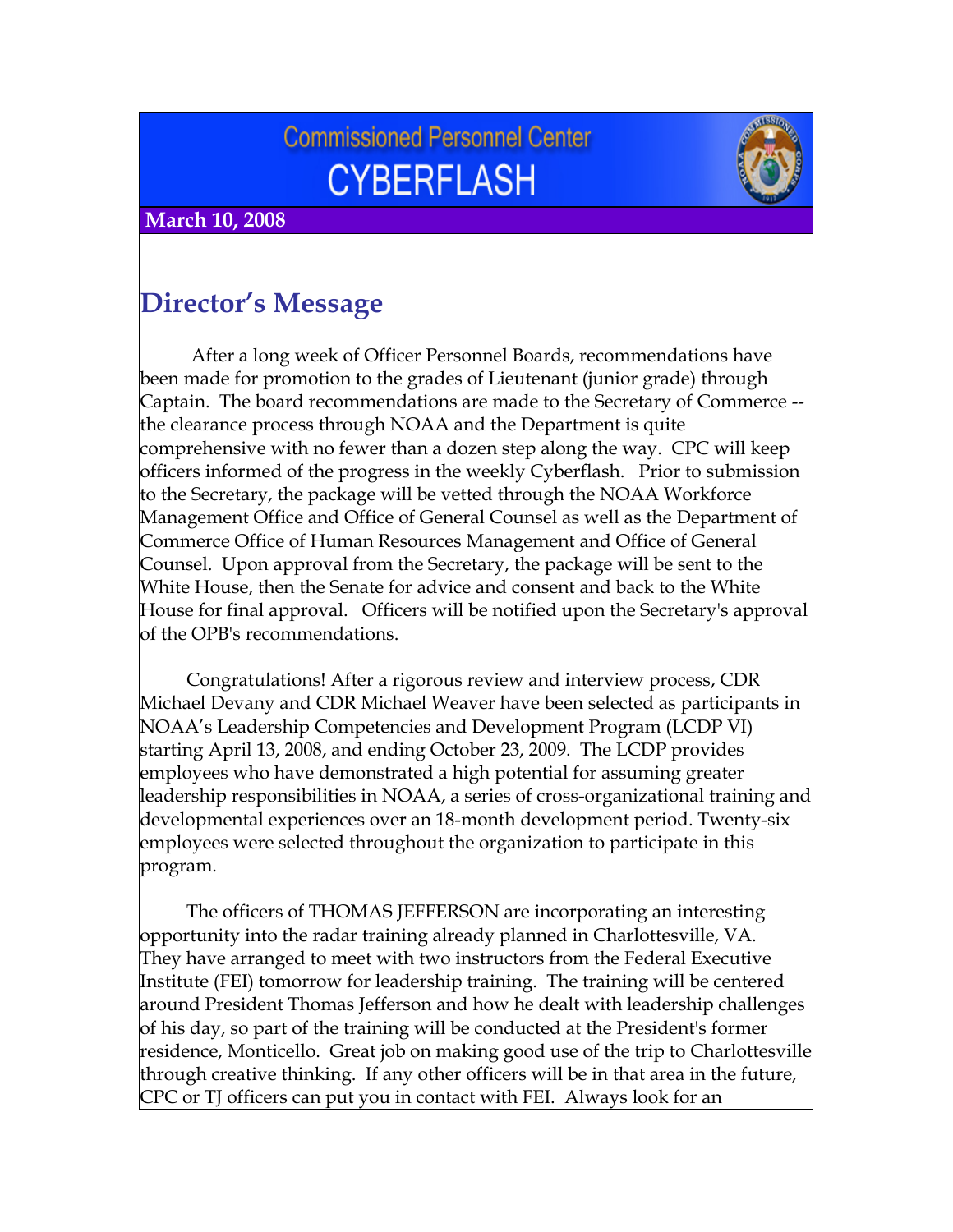opportunity to combine training in other areas as well.

W-Bh

CAPT William B. Kearse, NOAA Director, Commissioned Personnel Center

## **Announcements**

Line Office Liaison Officers

Billet and Line Office Liaison Officer Lists have been updated and posted on the Career Management - Assignments website: <http://www.noaacorps.noaa.gov/cpc/careermgmt/assignments.html>

**\_\_\_\_\_\_\_\_\_\_\_\_\_\_\_\_\_\_\_\_\_\_\_\_\_\_\_\_\_\_\_\_\_\_\_\_\_\_\_\_\_\_\_\_\_\_\_\_**

If you should have any questions regarding the information, please contact LCDR John T. Caskey at 301-713-7748 or [john.caskey@noaa.gov](mailto:john.caskey@noaa.gov).

### **\_\_\_\_\_\_\_\_\_\_\_\_\_\_\_\_\_\_\_\_\_\_\_\_\_\_\_\_\_\_\_\_\_\_\_\_\_\_\_\_\_\_\_\_\_\_\_\_ Notice To All Travel Card Holders**

If you possess a NOAA Travel Charge Card and have not used it within the past two years and you will be using the card in 2008, you must contact Elissa Kelsey at [elissa.m.kelsey@noaa.gov](mailto:elissa.m.kelsey@noaa.gov) to request your account remain open. Otherwise,

**\_\_\_\_\_\_\_\_\_\_\_\_\_\_\_\_\_\_\_\_\_\_\_\_\_\_\_\_\_\_\_\_\_\_\_\_\_\_\_\_\_\_\_\_\_\_\_\_**

NOAA will cancel any travel card that has been inactive for two years.

#### **Augmentor Needed**

DELAWARE II is in need of an OOD-qualified officer to sail aboard March 17 - April 1 for the Deep Water Biodiversity cruise (DE08-04). The objective of this cruise is to collect interesting and never seen before organisms from depths greater than 1 mile. The specimens will be sent to the National Museum of Natural History. Experience aboard a fishing vessel is preferred but not required. Any underway-qualified officer would be an asset for this cruise. Departing from and returning to Woods Hole, MA. Travel will be paid by MOC-A. Please contact [Jesse.Stark@noaa.gov](mailto:Jesse.Stark@noaa.gov) to volunteer.